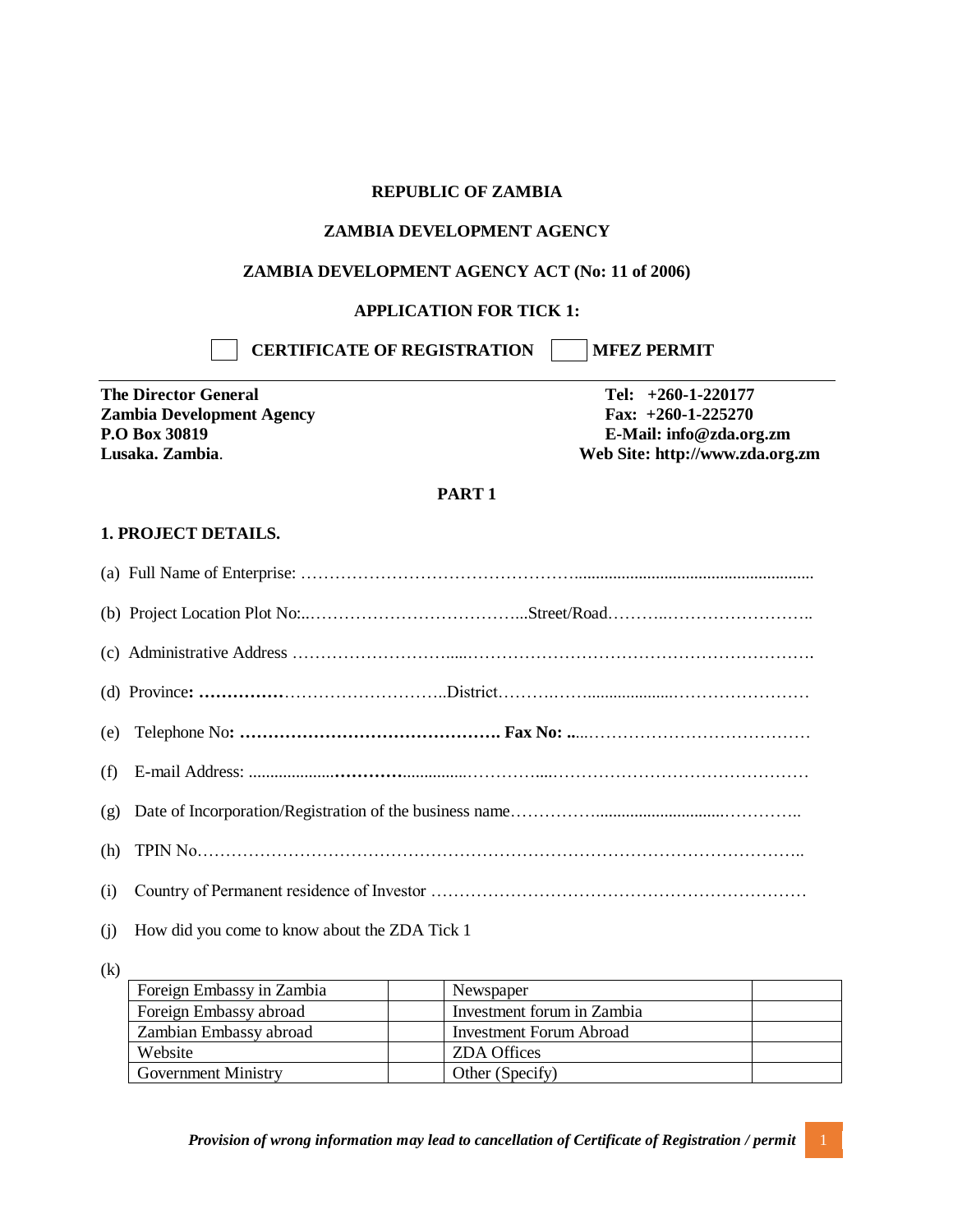(l) Alternative Address (Foreign/Local) including Tel/Fax/E-mail:

......................................................................……………………………………………………….. ……………………………………………………………………………………………………….. ………………………………………………………………………………………………………. ……………………………………………………………………………………………………….

# **2. OWNERSHIP STRUCTURE.**

### **2.1 State whether your enterprise is: Mark "X" where applicable.**

| Private Company       |  |
|-----------------------|--|
| <b>Public Company</b> |  |
| Parastatal            |  |
| Other                 |  |

#### **2.2 Particulars of Shareholders/Directors**

| Name and Full Address | Sex | Nationality | National Identity Number | Equity (%) |
|-----------------------|-----|-------------|--------------------------|------------|
|                       |     |             |                          |            |
|                       |     |             |                          |            |
|                       |     |             |                          |            |
|                       |     |             |                          |            |
|                       |     |             |                          |            |
|                       |     |             |                          |            |
|                       |     |             |                          |            |
|                       |     |             |                          |            |
|                       |     |             |                          |            |

If necessary use a separate Sheet and attach with this form

## **3. OUTLINE OF BUSINESS PLAN.**

#### **3.1 Details of the Project**

….............................................................................…………………………………………………………

………………………………………………………………………………………………………………

………………………………………………………………………………………………………………

(If more space is required, please attach sheet at the end)

# **3.2 Details of the product(s) and/or services(s) to be provided:**

………………………………………………………………………………..……………………............ ...........................................................................………………………………………………………….. …………………………………………………………………………………………………………..…

*Provision of wrong information may lead to cancellation of Certificate of Registration / permit* 2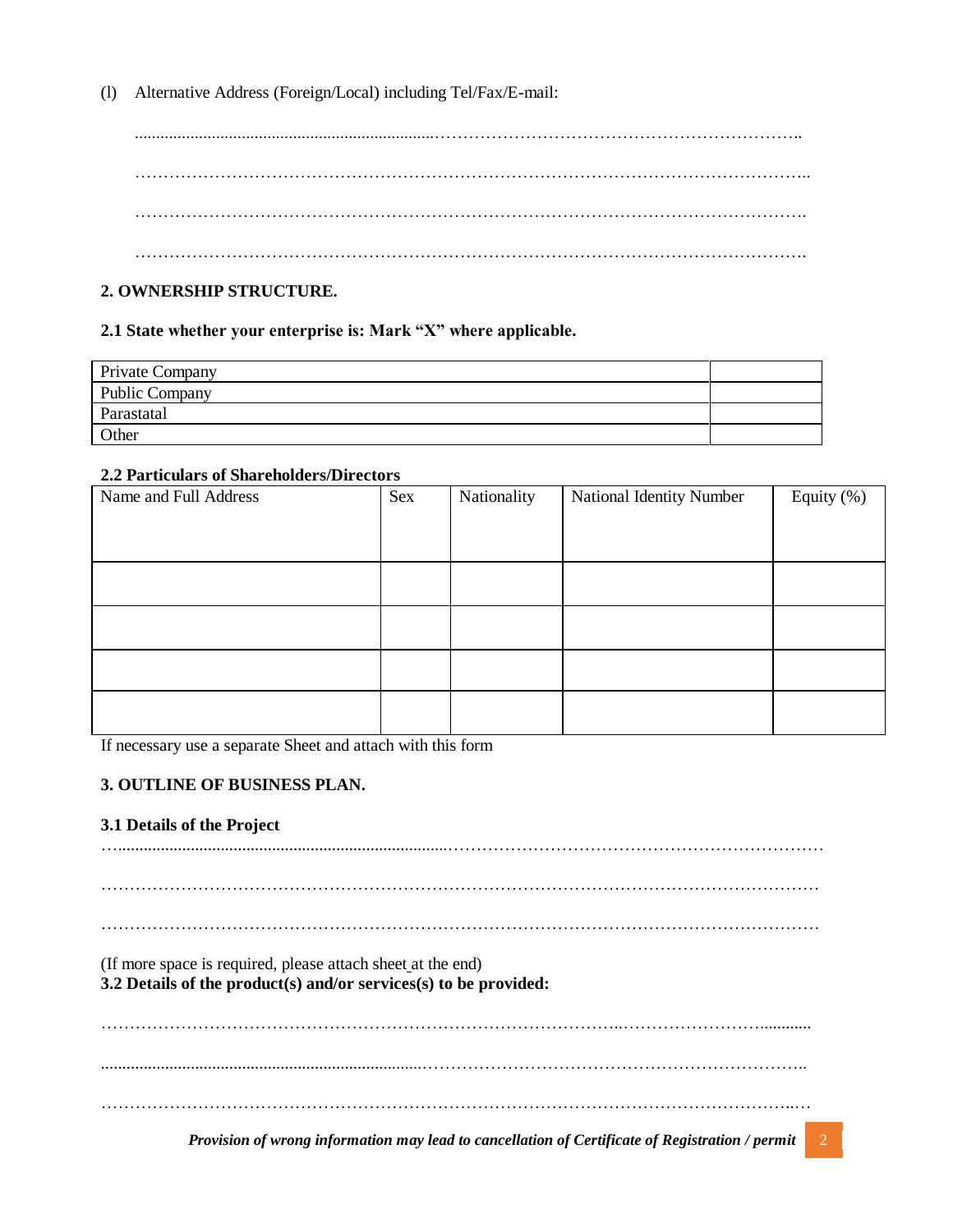### **3.3 Please indicate the type of project.**

| <b>New</b> | Expansion | Modernisation |     | Is a feasibility study/business plan available? If<br>"YES" please attach. |    |  |
|------------|-----------|---------------|-----|----------------------------------------------------------------------------|----|--|
|            |           |               | YES |                                                                            | NО |  |

### **3.4 BANKERS: Please provide details of your banker(s) and enclose bankers' reference**.

- (a) For each shareholder or
- (b) The Company

Each reference should include Postal Box address, Tel/Fax numbers and contact person name**.**

## **PART II**

## **4. FACILITIES NEEDED FOR PROJECT IMPLEMENTATION.**

What facilities are available/required for the project?

| <b>FACILITY</b>          | <b>AVAILABLE</b> |           | <b>STATUS</b> |        |        |                      |
|--------------------------|------------------|-----------|---------------|--------|--------|----------------------|
|                          | <b>YES</b>       | <b>NO</b> | Owned         | Rented | Leased | Under<br>negotiation |
| Land                     |                  |           |               |        |        |                      |
| <b>Buildings</b>         |                  |           |               |        |        |                      |
| Plant & Machinery        |                  |           |               |        |        |                      |
| Others (Please specify)* |                  |           |               |        |        |                      |
| Planned start date. *    |                  |           |               |        |        |                      |
| *                        |                  |           |               |        |        |                      |

…………………………………………………………………………………………

If (i) Under negotiations, please give details under separate sheet

(ii) Owned, Rented or Leased, please provide proof.

## **5. MACHINERY AND EQUIPMENT SCHEDULE**

(Detailed list may be attached.) If necessary, use separate sheet and attach it with this form.

| Description  | Source/Country | Value in US Dollars |
|--------------|----------------|---------------------|
|              |                |                     |
|              |                |                     |
| 3            |                |                     |
| 4            |                |                     |
| 5            |                |                     |
| 6            |                |                     |
| ⇁            |                |                     |
| 8            |                |                     |
| $\mathbf{Q}$ |                |                     |
| 10           |                |                     |
| <b>TOTAL</b> |                |                     |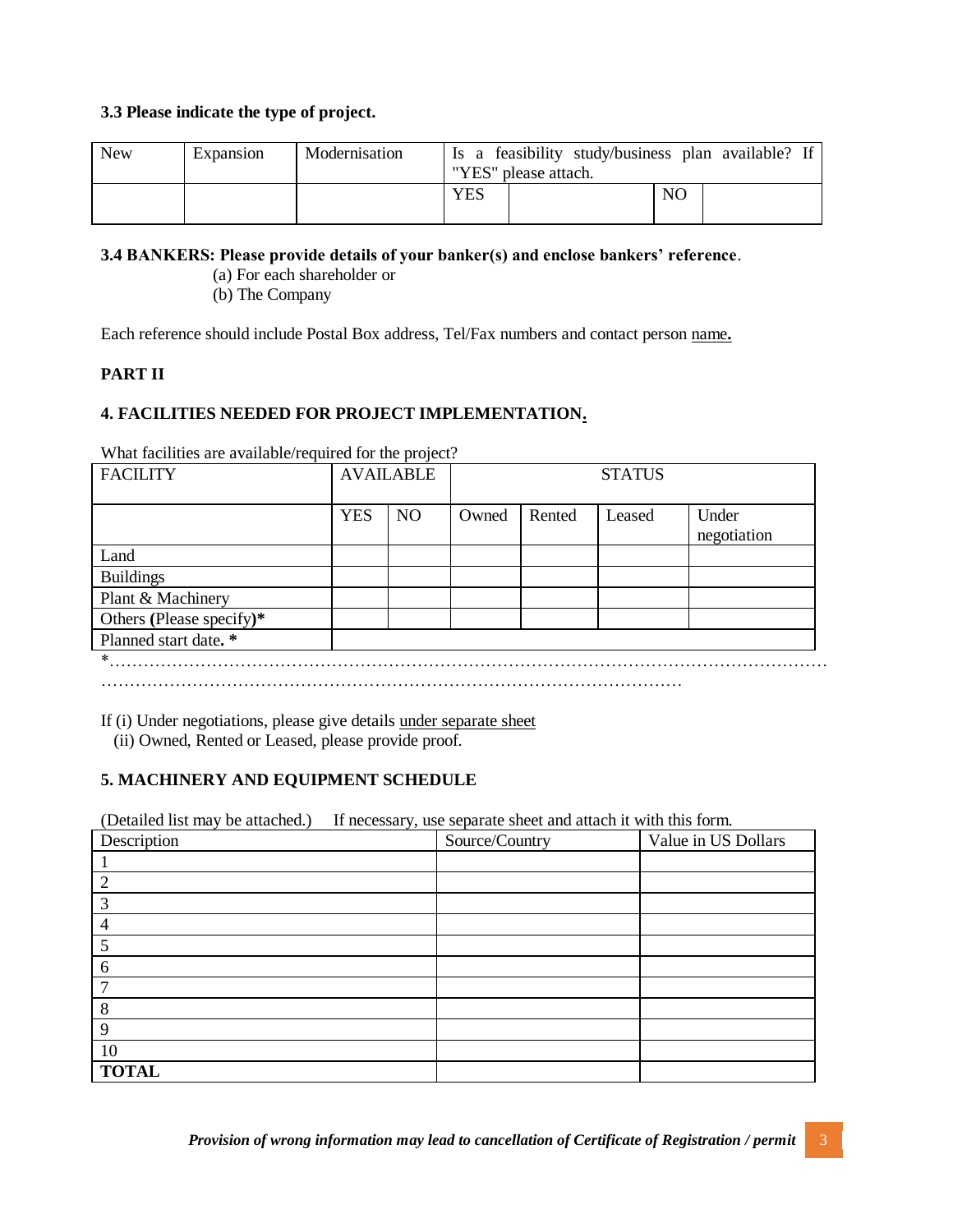#### **6. EMPLOYMENT AND TRAINING**

### **6.1 Employment in the first year:**

| <b>CATEGORY</b>      | <b>NUMBER OF EMPLOYEES</b> |            |             |            |  |  |  |
|----------------------|----------------------------|------------|-------------|------------|--|--|--|
|                      | <b>ZAMBIAN</b>             |            | NON-ZAMBIAN |            |  |  |  |
|                      | Existing                   | Additional | Existing    | Additional |  |  |  |
| Management           |                            |            |             |            |  |  |  |
| Technical            |                            |            |             |            |  |  |  |
| Operatives           |                            |            |             |            |  |  |  |
| Others (specify) $*$ |                            |            |             |            |  |  |  |
| <b>TOTAL</b>         |                            |            |             |            |  |  |  |

\*……………………………………………………………………………………………………………… …………………………………………………………………………………………

## **6.2 Type of training and its duration to be offered prior to operation and after start-up and where?**

..........................................................................………………………………………………………… ...........................................................................………………………………………………………

...........................................................................………………………………………………………

# **7. TOTAL PROJECT COST AND FINANCING.**

#### **7.1 Project Cost (in US\$)**

| Description of Investment        | Year 1 |         | Year 2 |         | Year 3 |         |
|----------------------------------|--------|---------|--------|---------|--------|---------|
|                                  | Local  | Foreign | Local  | Foreign | Local  | Foreign |
| Land                             |        |         |        |         |        |         |
| Site preparation and development |        |         |        |         |        |         |
| Structures and civil works       |        |         |        |         |        |         |
| Plant machinery and equipment    |        |         |        |         |        |         |
| Housing (Residential)            |        |         |        |         |        |         |
| Office accommodation             |        |         |        |         |        |         |
| Other (Please specify) $*$       |        |         |        |         |        |         |
| Start up working capital         |        |         |        |         |        |         |
| <b>TOTAL PROJECT COST</b>        |        |         |        |         |        |         |

\*……………………………………………………………………………………………………………… ………………………………………………………………………………………………………………..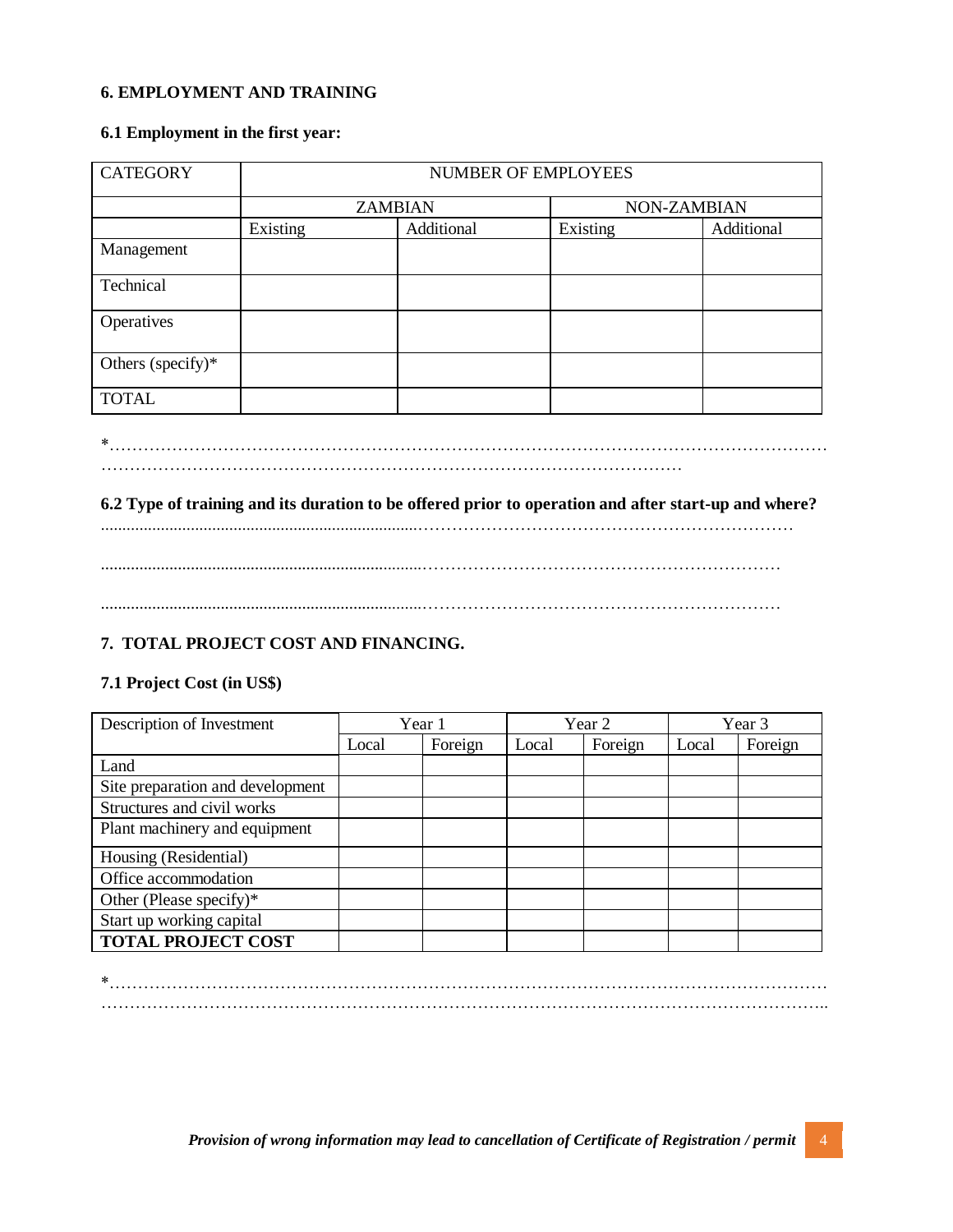### **7.2 Source(s) of Finance (in US \$)**

| Source              | Year 1 |         |       | Year 2  |       | Year 3  |  |
|---------------------|--------|---------|-------|---------|-------|---------|--|
|                     | Local  | Foreign | Local | Foreign | Local | Foreign |  |
| Equity capital      |        |         |       |         |       |         |  |
| Reserves            |        |         |       |         |       |         |  |
| Loans               |        |         |       |         |       |         |  |
| Suppliers'          |        |         |       |         |       |         |  |
| credit(Source*)     |        |         |       |         |       |         |  |
| Other (specify) $*$ |        |         |       |         |       |         |  |
| <b>TOTAL</b>        |        |         |       |         |       |         |  |

\*……………………………………………………………………………………………………………… …………………………………………………………………………………………

Provide evidence for each source. Any financing gap must be addressed.

# **8. TARGET MARKET (LOCAL/FOREIGN) FOR YOUR PRODUCT OR SERVICE.**

**8.1 Please describe your market strategy and specifically highlight your key assumptions and expertise:**

………………………………………………………………………………………………………… …………………………………………………………………………………………………………… …………………………………………………………………………………………………………… ……………………………………………………………………………………………………………..

#### **8.2 Give a forecast of your sales revenues, for the next three years at least, preferably 5 years.**

| Year | Value of domestic sales in US \$ | Value of export sales in US \$ |
|------|----------------------------------|--------------------------------|
|      |                                  |                                |
|      |                                  |                                |
|      |                                  |                                |
|      |                                  |                                |
|      |                                  |                                |

## **9. TECHNOLOGICAL AND MANAGEMENT AGREEMENTS**

Please give brief detail of technology transfer or management agreements.

...........................................................................……………………………………………………… ...........................................................................……………………………………………………… ...........................................................................………………………………………………………

## **10. JOINT VENTURE.**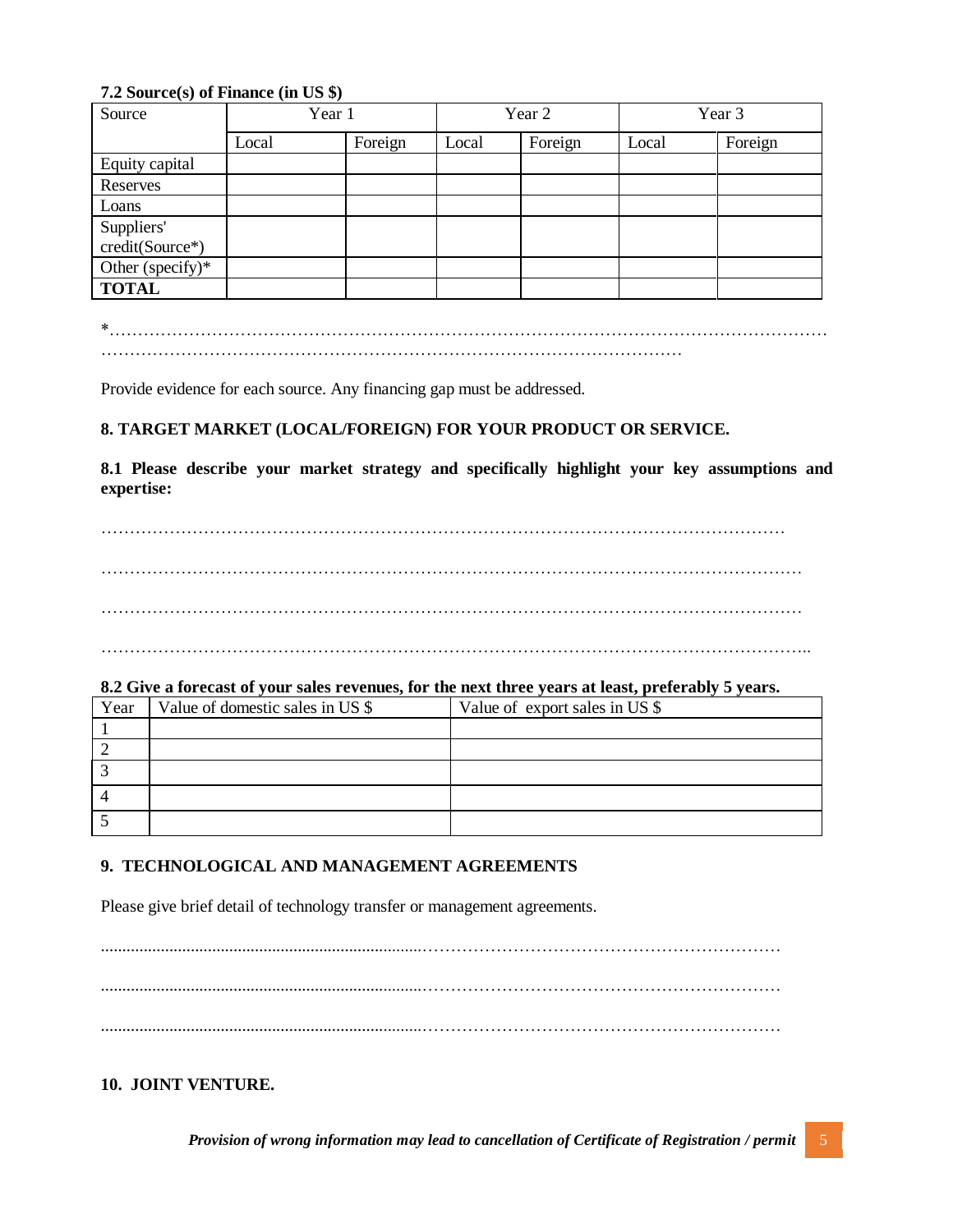- (a) Is your project joint venture collaboration with a local (Zambian) company or foreign Company? If "YES" give details on a separate sheet and attach to this application.
- (b) Are you interested in running a Joint Venture (JV) project in Zambia? If YES, please provide adequate details about the type of a Joint Venture arrangement you would prefer

### **PART III**

# **11. AGRICULTURAL SECTOR.**

- Size of area proposed (HA)……………..…………………………………………………………….
- Location of the project (District)………………………………………………………………………

● Has your company secured any of the following documents?

| Document                                                      | <b>YES</b> | NO <sub>1</sub> | Pending |
|---------------------------------------------------------------|------------|-----------------|---------|
| (a) Letter from local authorities indicating approval of land |            |                 |         |
| (b) Lease Agreement (applicable where land is being leased)   |            |                 |         |
| (c) Title Deed (applicable where land is owned)               |            |                 |         |

If 'YES', please attach document(s)

If "Pending", please give details……………………………………………………………………………

……………………………………………………………………………………………………………

## **12. TOURISM SECTOR.**

Has your company secured any of the following documents?

| Document                                                        | <b>YES</b> | NO. | Pending |
|-----------------------------------------------------------------|------------|-----|---------|
| (a) Application to the Zambia Tourism Agency                    |            |     |         |
| (b) Approval from Department of Wildlife and (Where applicable) |            |     |         |
| (c) Lease offer and/or signed Lease Agreement (applicable where |            |     |         |
| facilities are being leased)                                    |            |     |         |

If "YES", please attach document(s)

If "NO" please give current status of the application……………………………………………………

If "Pending", please give details………………………………………………………………………………………………………

## **PART IV**

**13. Has your company or associate company submitted any previous application in respect of this or any other project?**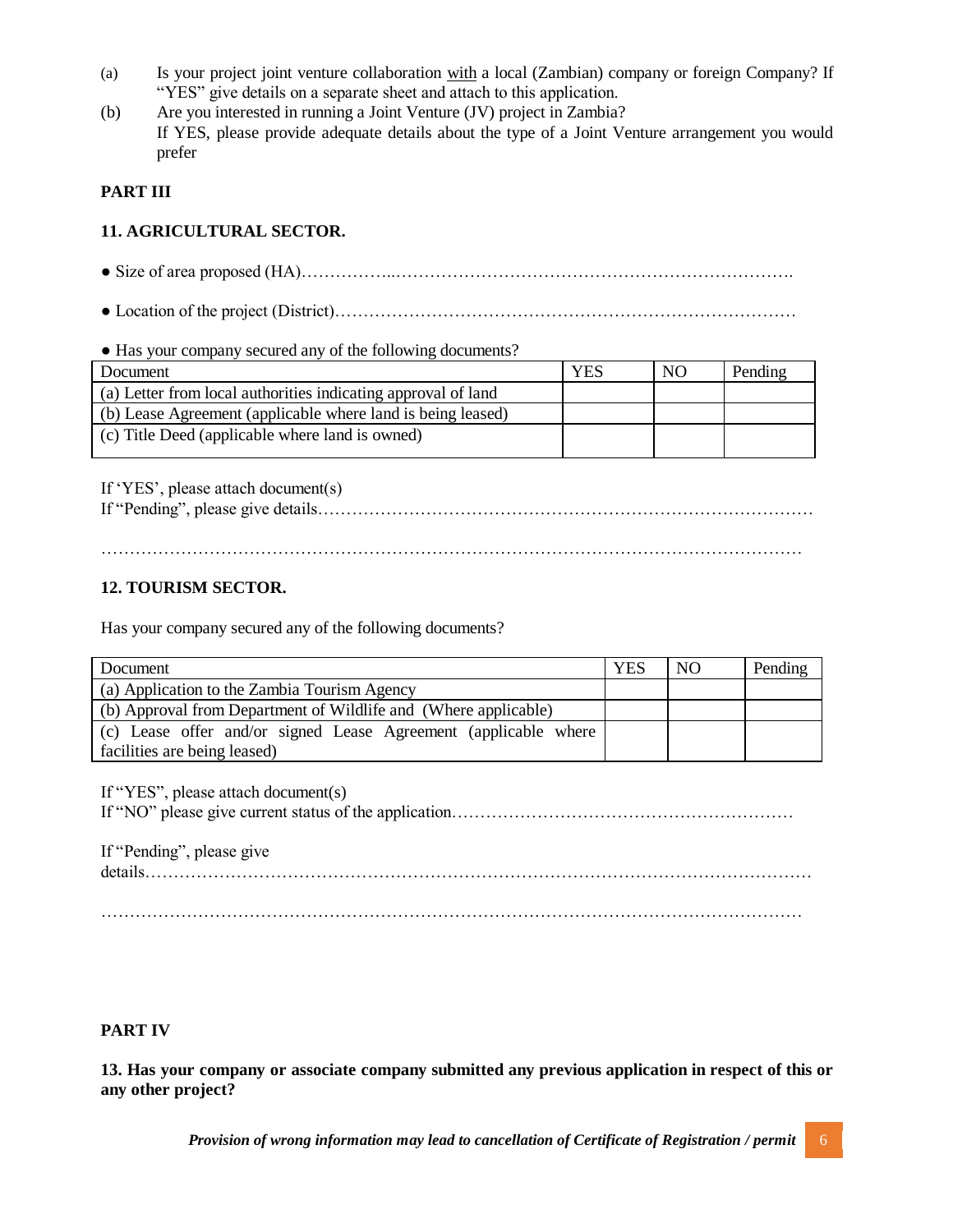Yes............................... No:................................. If "YES", please give details ...........................................................................……………………………………………………… ...........................................................................……………………………………………………… ...........................................................................……………………………………………………… **14. Has any of the shareholders submitted any previous application in respect of the same project? or any other projects**? Yes.............……….. No.................………. If "YES", please give details ...........................................................................……………………………………………………… ...........................................................................……………………………………………………… ...........................................................................……………………………………………………… **15. Does your company or associate company hold another Investment permit, Licence or Certificate?** Yes............…….. No....................…. If "YES ", please give details ...........................................................................…………………………………………………….. ...........................................................................……………………………………………………… ...........................................................................……………………………………………………… **16. Do any of your shareholders have interest in other companies that hold an Investment Permit, Licence or Certificate?** If "YES", please give details. ...........................................................................……………………………………………………… ...........................................................................……………………………………………………… ...........................................................................……………………………………………………… 17. Applicants are reminded that any person who fraudulently gives false information or conceals any material/information in his/her application risks the revocation of such certificates as provided under the Act. Where any certificate, incentive or other benefit has been granted in consequence of such false statement or concealment, the Investment Board may revoke or cancel any such certificate, incentive or benefit. 18. I (Full Names)....................................................……………………………………………………..

*Provision of wrong information may lead to cancellation of Certificate of Registration / permit* 7